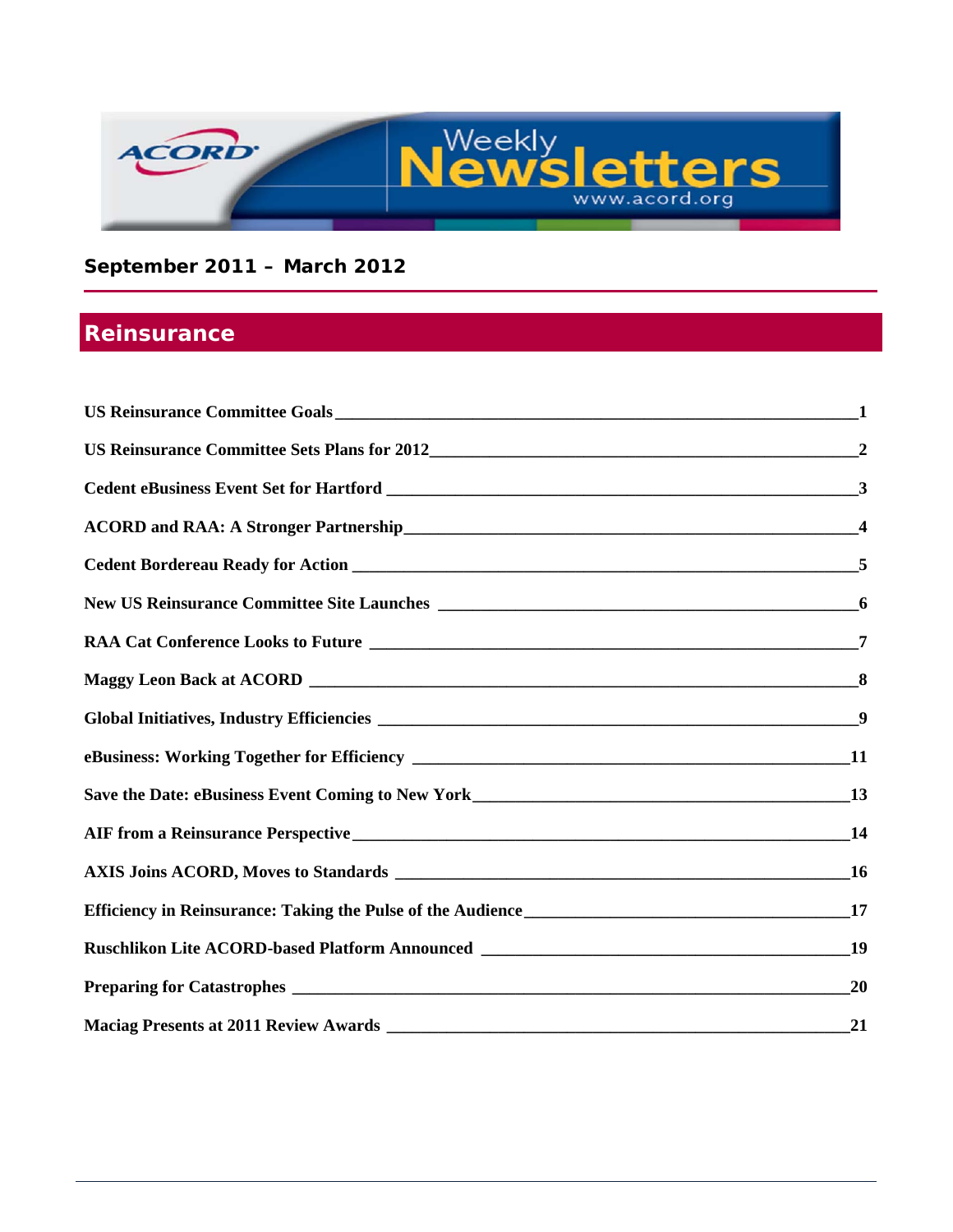# **21 March 2012**

## **US Reinsurance Committee Goals**

by Michael Carroll, ACORD

The ACORD US Reinsurance Committee established several priorities for 2012. Drawn up at the end of 2011 and approved recently, the list helps focus attention on specific goals that will further such initiatives as eBusiness and improve data communication across the US Reinsurance marketplace.

### **Targeted Implementers**

The Committee determined that there is a need to expand participation in the group and in its eBusiness initiatives. Its goal is to reach out to a wide range of reinsurers, cedents, and brokers that are not currently involved, provide information and education as to current activities, and encourage implementation.

Currently, the group is reaching out to members of the industry, particularly for the upcoming May 1, 2012 cedent-focused Efficiency in eBusiness event in Hartford, CT. The leaders have also volunteered to meet with individual companies to provide their personal insights from implementations.



#### **Industry Events**

To further spread the information coming from the ACORD US Reinsurance Committee, the group is planning to become more active in industry events and present, where possible, to the appropriate audiences. This is in addition to the Committee's activities at such ACORD events as the ACORD LOMA Insurance Systems Forum and the ACORD Implementation Forum.

#### **Promoting Vendor Engagement**

The ACORD US Reinsurance Committee consists of cedents, brokers, and reinsurers. However, the Committee recognizes the importance of solution providers to the industry and the implementation of eBusiness solutions. The group is analyzing and planning for a matrix that will provide overviews of specific and applicable capabilities from contributing companies. Work is already underway to establish the requirements and an announcement from the group is expected shortly regarding data gathering.

### **Increased Visibility and Communication**

Gaining attention and visibility for the Committee and the eBusiness initiative is another priority for the Committee in 2012. As more results come out from their activities, the Committee plans to spread the word through the media, at events, and through this ACORD Weekly Newsletter.

The upcoming Efficiency in eBusiness event is another vehicle the Committee is using to reach out to the industry and gain visibility.

#### **US Reinsurance Committee Website**

A major priority set by the Committee was establishing and launching a dedicated US Reinsurance Committee area on the ACORD website. The site would house resources, a list of its leaders, and other related information that would encourage others to participate and implement. The website was launched publicly on February 8, 2012.

"The US Reinsurance Committee is very dedicated to ACORD, Standards, and the industry-wide movement to eBusiness. Working with ACORD Staff, they are helping achieve these goals while at the same time, helping the industry become more efficient," said Marc Codispoti, Market Development Manager, ACORD.

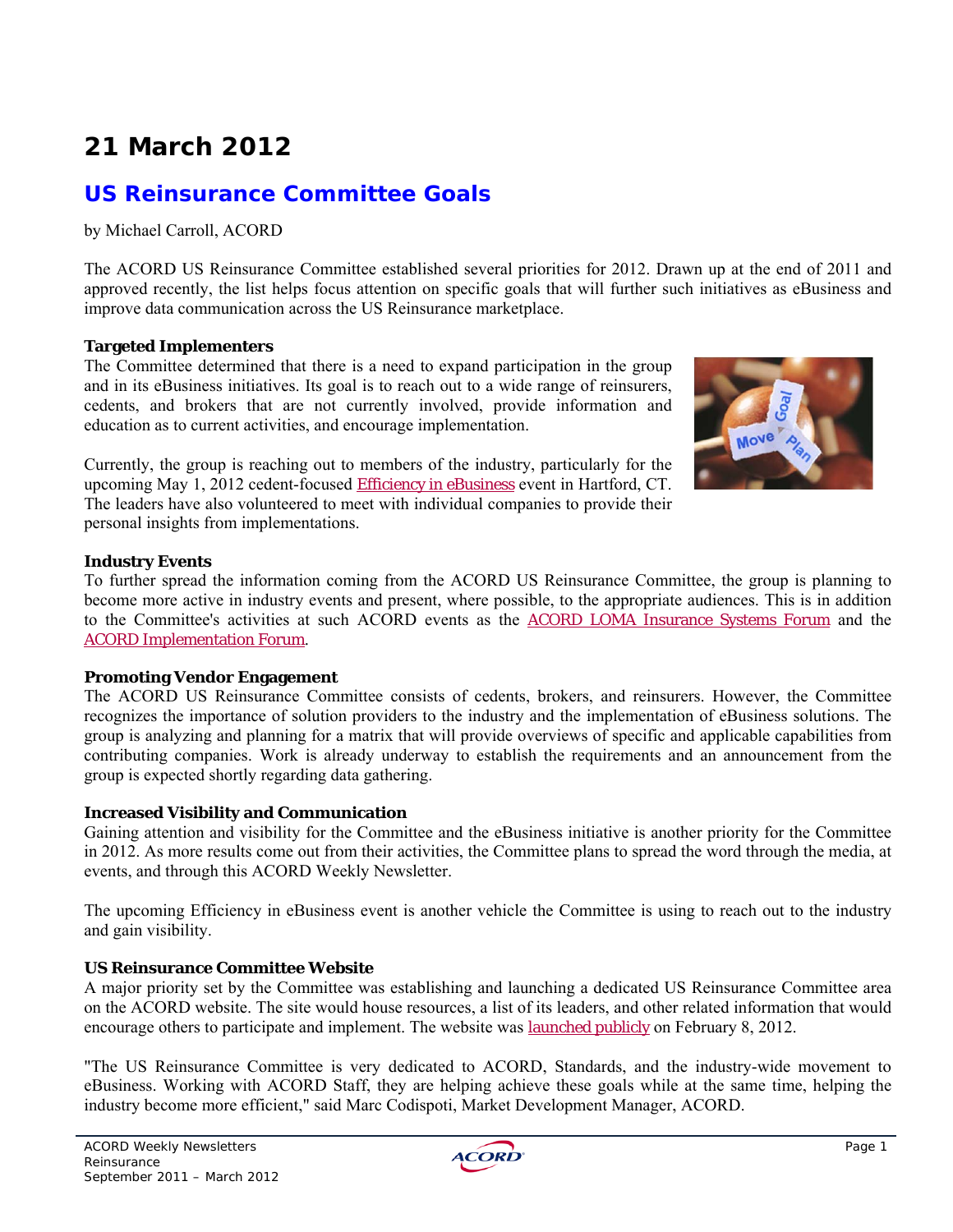# **7 March 2012**

## **US Reinsurance Committee Sets Plans for 2012**

#### by Michael Carroll, ACORD

On March 1, ACORD hosted the quarterly meeting of its US Reinsurance Committee. The focus was on completion of several activities as well as further increasing activity and implementation across the US Reinsurance community.

Discussions covered a range of topics including the Cedent Bordereau standard and forthcoming implementation guide, Level 4 Acknowledgement Messages, and current activities going on worldwide. The group's scheduled May 1 cedent event in Hartford was also an active topic as sessions and speakers were firmed up even more.

As the group has made progress in the US, it is also keeping an eye on what other ACORD groups around the globe are doing and finding synergies. "Reinsurance communities in the US, Bermuda, the London Market, and Europe are all working toward the same goal of increased accuracy and efficiency along with decreased costs. We all recognize that while we're aiming at the same target, there are some market differentiators that need to be taken into account," said Marc Codispoti, Market Development Manager, ACORD.

The group is working to further coordinate efforts and communications with their counterparts and will be sending one of its leaders to each other's meetings to provide input and representation at the meetings. Most recently, Tom Neff of Aon Benfield attended the Ruschlikon meeting in Paris as the US Reinsurance Committee envoy.

"In the coming months, you'll be seeing a lot of information coming out of the Committee as they keep working to get more cedents, brokers, and reinsurers involved in the process. The leadership emphasizes the importance of inclusion in eBusiness at any level – from the use of standardized spreadsheets to complete electronic communication using ACORD messages," Maggy Leon, Director of Implementation for Reinsurance added.



Marc Codispoti and Mark Barwick both of ACORD





(l to r) John Canavan, Guy Carpenter; Greg Gaydos, Chartis; Committee Co-Chair John DiBuduo, Partner Re

Maggy Leon, ACORD and Committee Co-Chair Tom Neff, AonBenfield



Beth Grossman, ACORD and John Crichton, Willis Re

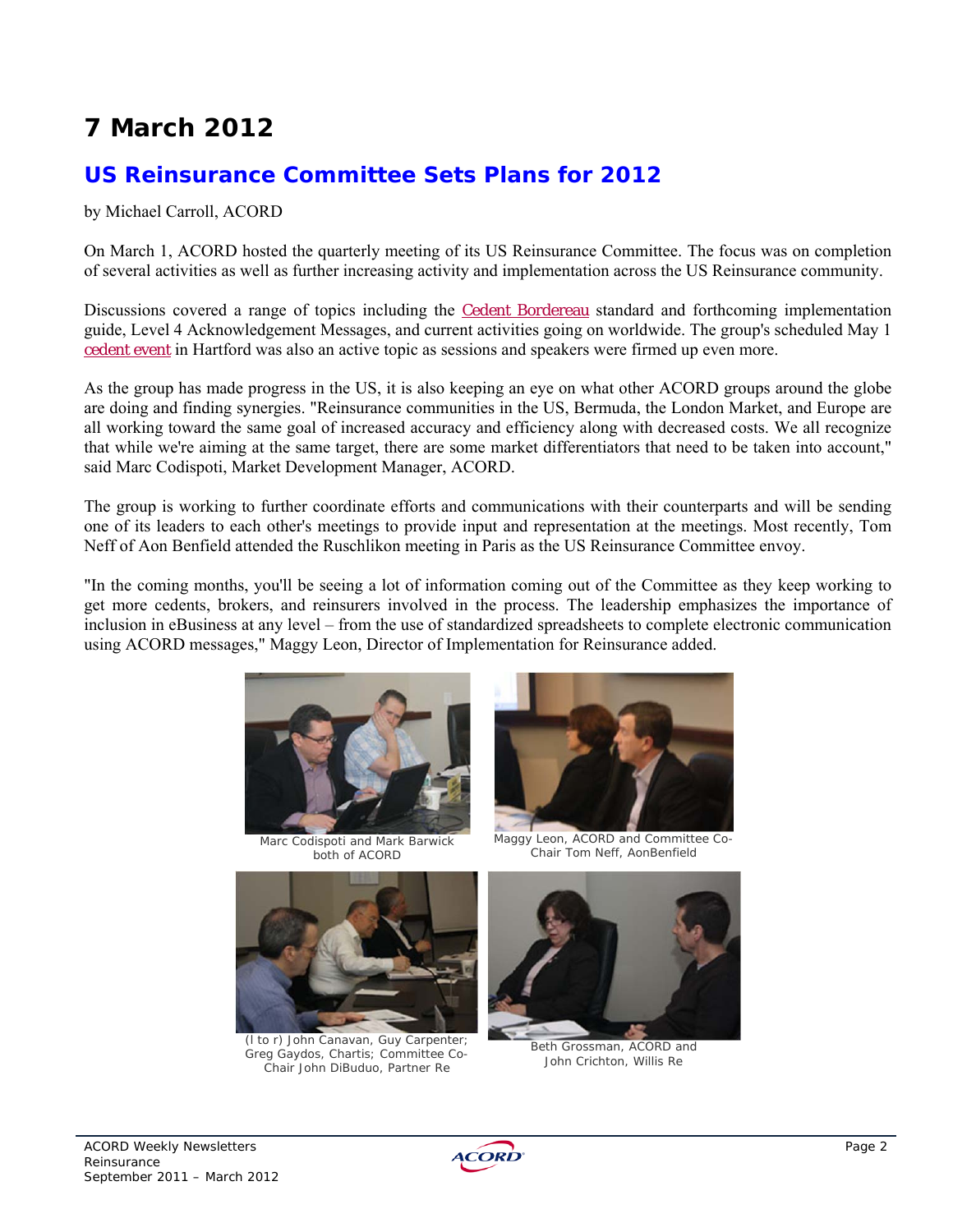## **Cedent eBusiness Event Set for Hartford**

by Michael Carroll, ACORD

Building on the success of the 2011 Efficiency in Reinsurance Operations - Your Business, Your Future, a special cedent-focused event is now set for May 1, 2012 in Hartford, CT.

"Our goal this time is to raise awareness among the cedent community about ways they can improve their business efficiency through the use of technology and in particular eBusiness based on ACORD Standards," said Marc Codispoti, Market Development Manager, ACORD.

This invitation-only event is being facilitated by the ACORD US Reinsurance Committee, chaired by John DiBuduo of Partner Re and Tom Neff of Aon Benfield.

### So What's a Cedent?

According to **Investopedia**: "An insurance company that passes the part or all of its risks from its insurance policy portfolio to a reinsurance firm. Passing off risk in this manner allows the ceding company to hedge against undesired exposure to loss and frees up capital to use in writing new insurance contracts."

Speakers include representatives from leading US brokers, ceding companies, and reinsurers who have all worked to implement eBusiness capabilities and are already reaping the rewards.

"This is a chance for cedents, brokers and reinsurers to talk face to face and discuss ways to improve the workflow by implementing eBusiness and the Standards so that all parties benefit," said Maggy Leon, ACORD's Director of Implementation for Reinsurance.

Currently scheduled topics are:

- Cedent Bordereau
- Exposures
- Challenges and Needs
- Global Implementation Successes
- Case Studies

"This is a business-centric meeting that looks at how technology is being used in the industry to support business objectives. The speakers already scheduled are all there to speak from first-hand experience about what

they did, the problems they solved, and how it benefited their companies," added Codispoti.

If you work for a ceding company and wish to take part in this one-day event, please contact Marc Codispoti at mcodispoti@acord.org for further information.



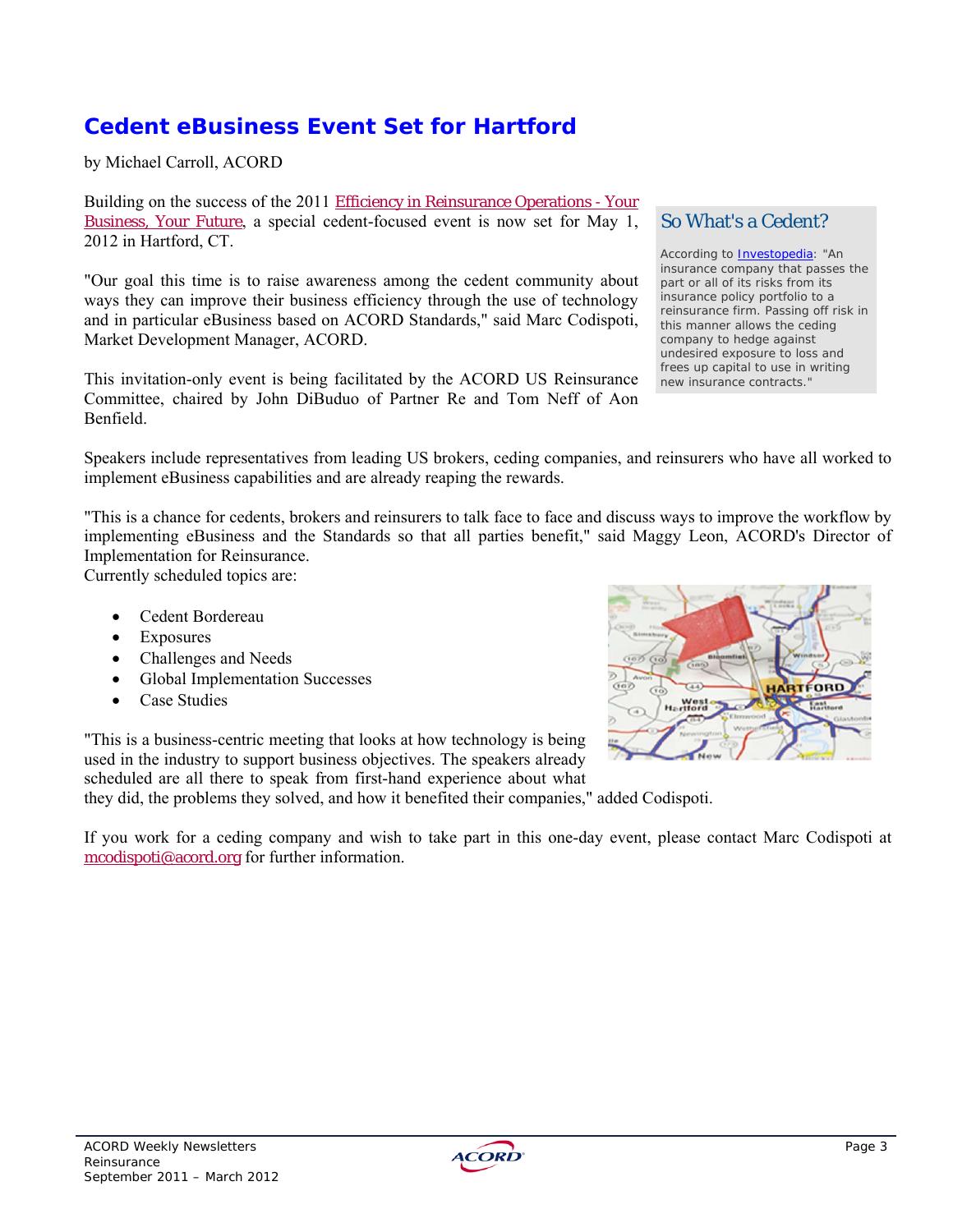## **ACORD and RAA: A Stronger Partnership**

by Johnell Johnson, ACORD

You may have heard the proverb "Two heads are better than one". ACORD believes in the message behind those words, and continues a long history of collaboration by strengthening its relationship with the Reinsurance Association of America (RAA), a trade association of property and casualty reinsurers doing business in the United States.

ACORD was a sponsor of the RAA's Cat Modeling Conference in February. Maggy Leon, ACORD Director of Implementation Services for Reinsurance, attended the conference, which featured new technology to analyze catastrophic events like earthquakes, hurricanes and tornados.

"I was able to speak to many people at the event and get a feel for all the different aspects of reinsurance and the role that ACORD Standards can and should play a role. This was especially true when it comes to exposures data standards and the need for electronic data exchange," said Leon.



The groups are working together to benefit the industry as RAA concentrates on business issues and ACORD works on data standards to improve business processes for members of both organizations."

Leon was also able to discuss several of ACORD's reinsurance initiatives with other attendees including ACORD's Reinsurance Standards, the US Reinsurance Committee and its resources, and the cedent event scheduled for May 1 in Hartford, CT.



Video: Ann Henstrand explains the ACORD RAA Relationship

### The Relationship

Ann Henstrand, ACORD's Chief Compliance Officer, Industry and Government Affairs, is excited about the possibilities for ACORD and RAA in 2012. "We have plans afoot to do much more partnering with RAA, like bringing our ongoing work on e-trading for reinsurance placements from our members to theirs. There is a significant overlap of members, and often our active volunteers come from different parts of their companies."

Henstrand says this isn't just about two organizations coming together. It's also about ensuring both associations' members benefit and get the most out of the partnership. "We want to bring more voices to the table. We want

to help our members understand more about what's going on in the Euro marketplace and Bermuda. We want to make sure everyone knows how ACORD standards can bolster market efficiency, and make life easier for everyone."

You can learn more about ACORD's work in the reinsurance community at www.acord.org/re.

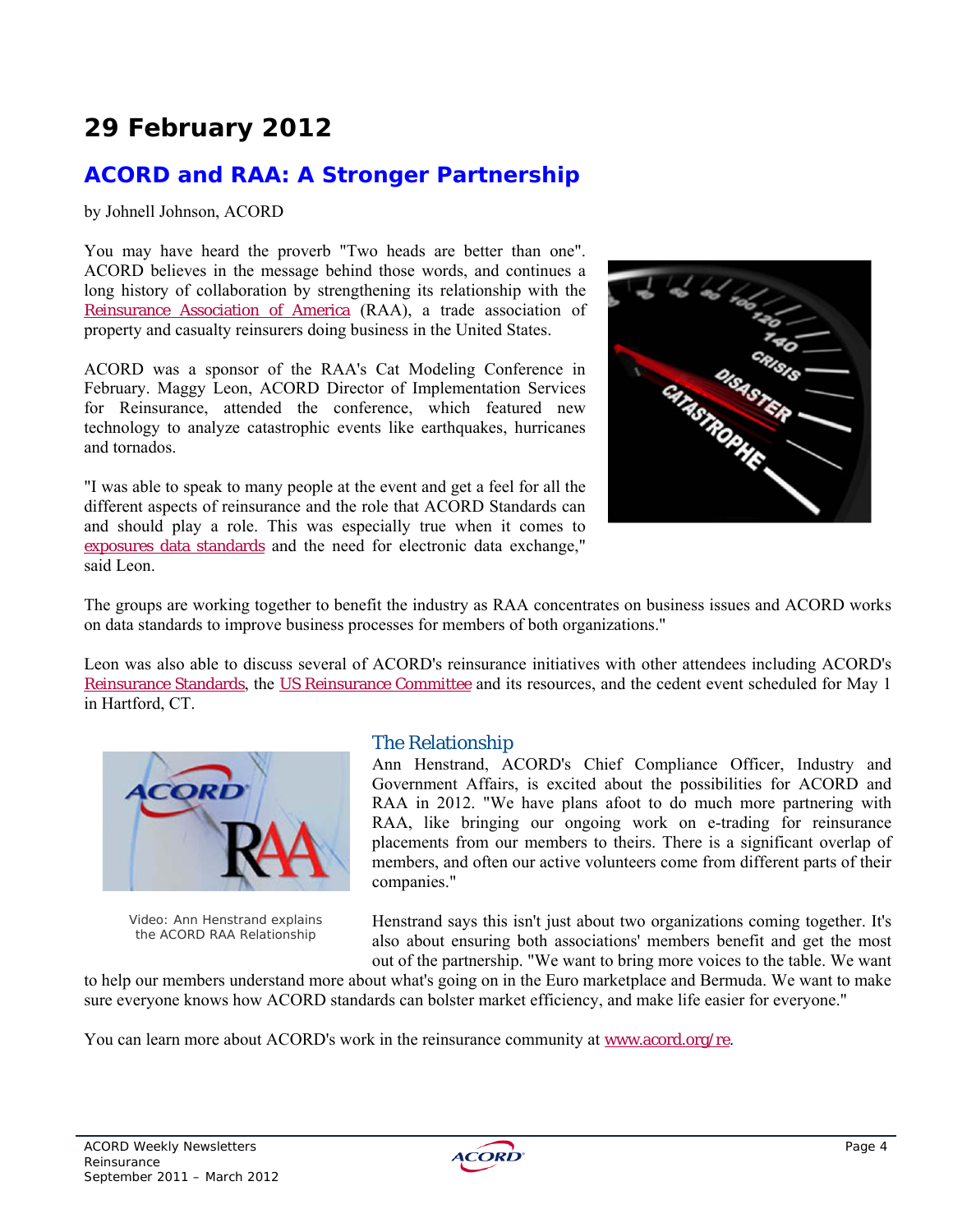## **Cedent Bordereau Ready for Action**

by Marc Codispoti, ACORD

When the ACORD US Reinsurance Committee (formerly known as the ACORD US Reinsurance Advisory Group) first began in 2010, one of its first goals was to develop a standardized spreadsheet for Cedent Bordereau.

A Working Group was formed and work began on it right away.

The Excel-based Cedent Bordereau would give the industry a standardized method for communicating information between cedents, brokers, and reinsurers, in a consistent way. By eliminating the multitude of inconsistent file formats, efficiency and accuracy would increase. It would also eliminate the need to rekey or manipulate the data to get it into a system.



Marc Codispoti, Market Development Manager, ACORD

It took a lot of time and effort by the Working Group and especially by its chairs John DiBuduo of Partner Re, Walter Zarychta of Guy Carpenter, and Mohan Hanumantha of Travelers but it paid off. The standardized spreadsheet was developed and put through rigorous piloting by key companies involved in the effort.

Shortly, the losses version of the Standard will be available to all members and non-members and the next step towards improving communication in the US Reinsurance market will be taken. But it's not the end.



Work is underway right now to provide an implementation guide to accompany the spreadsheet and you can read more about that in coming weeks. When completed, both items will be available and ready for use.

This was a major accomplishment for the Committee and is in line with its overall goal of getting the industry to move to eBusiness and eliminate manual processing. From the spreadsheet format, the goal is to have companies move to pure electronic transmission of data using ACORD Standards. In fact, the headings used on the spreadsheet correspond to the XML data tags of the GRLC Bordeaux message. The Committee is also focusing on advocacy and education about eBusiness and electronic communication of data.

We recently announced the launch of a new US Reinsurance Committee area on www.acord.org. There, you can read more about what's being done with Bordereau and other initiatives to streamline reinsurance data flow

Also, the group is planning a special cedent event on May 1, 2012 in Hartford, CT. If you're a cedent and want to learn more about eBusiness and how it can support your company, come to this event. For details, contact me at mcodispoti@acord.org.

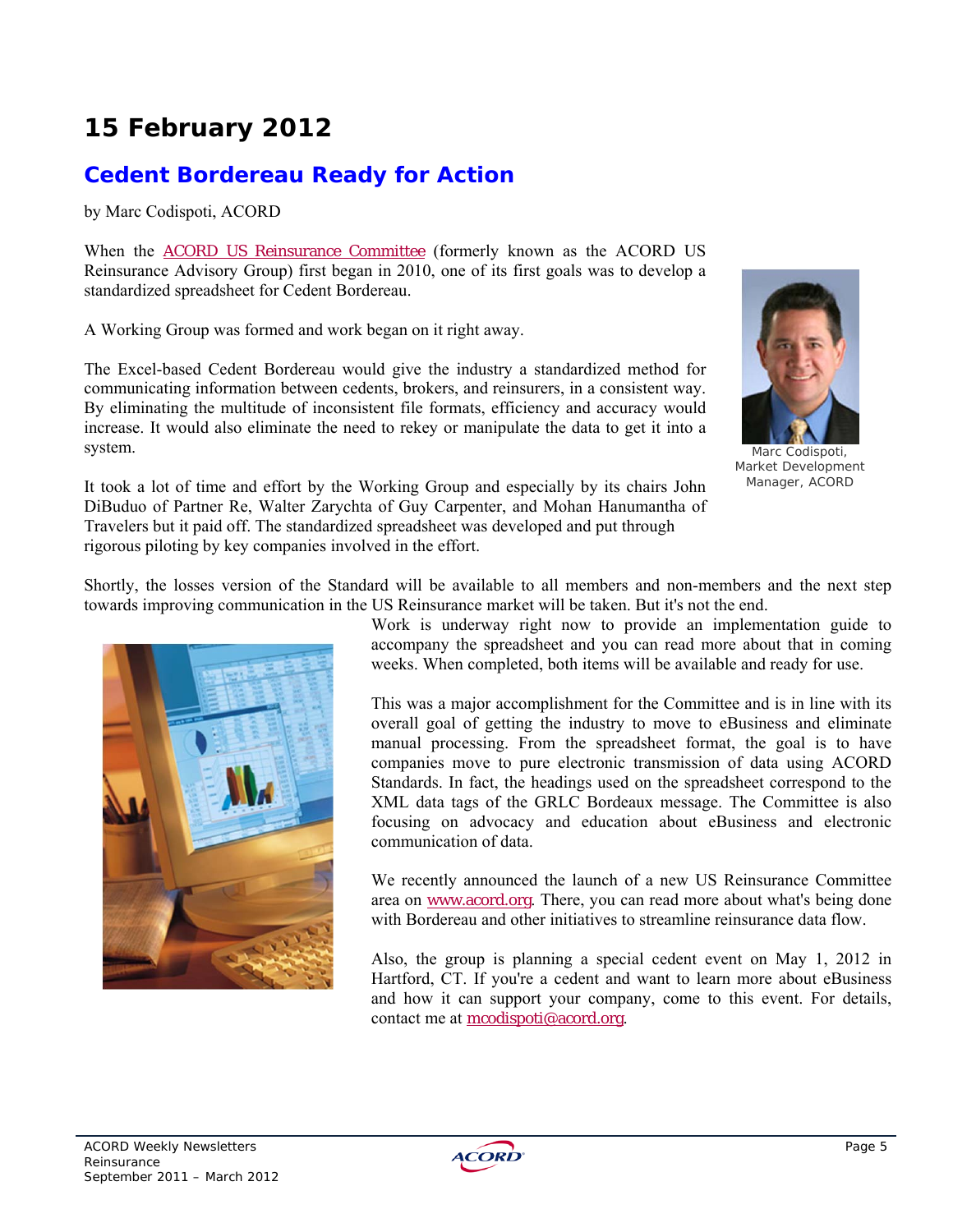## **New US Reinsurance Committee Site Launches**

by Michael Carroll, ACORD

Recently, ACORD launched a new portion of its website for the US Reinsurance Committee. The group, formed in 2010, focused on increasing the use of eBusiness and ACORD Standards across the US Reinsurance marketplace. This coalition of brokers, cedents, and reinsurers is working together and advocating the implementation of ACORD Standards and standardized methods.

"The group has continually stressed that eBusiness is not a technical or business issue. It impacts the entire company. That's why the site is designed to provide all parties with the information they need to better understand eBusiness," said Marc Codispoti, Market Development Manager, ACORD. "You can go there and see a presentation on the business impacts of implementation along with a presentation of the use of specific ACORD messages that help you implement."



The site is located at www.acord.org/usrecom. The resources section

enables companies to get a better understanding of eBusiness and how it can benefit efficiency and their bottom line. One example is a white paper called The Benefits of eTrading which outlines the business benefits from internal processing and workflow enhancements to cost savings. All of these resources are publicly available.

The US Advisory Committee is chaired by John DiBuduo of Partner Re and Tom Neff of Aon Benfield. Leaders also include representatives from Chartis, Guy Carpenter, Munich Re, Swiss Re, Travelers, Willis, and XL Re.

"The Committee asked for this site so they could share the information even further. It's a new hub for anyone interested in eBusiness for Reinsurance," added Codispoti. "They set out a clear mission and they're working to reach out to all reinsurers, cedents, and brokers so that everyone can increase their efficiency."

Plans are already in place to further expand the resources and information available over the coming months.

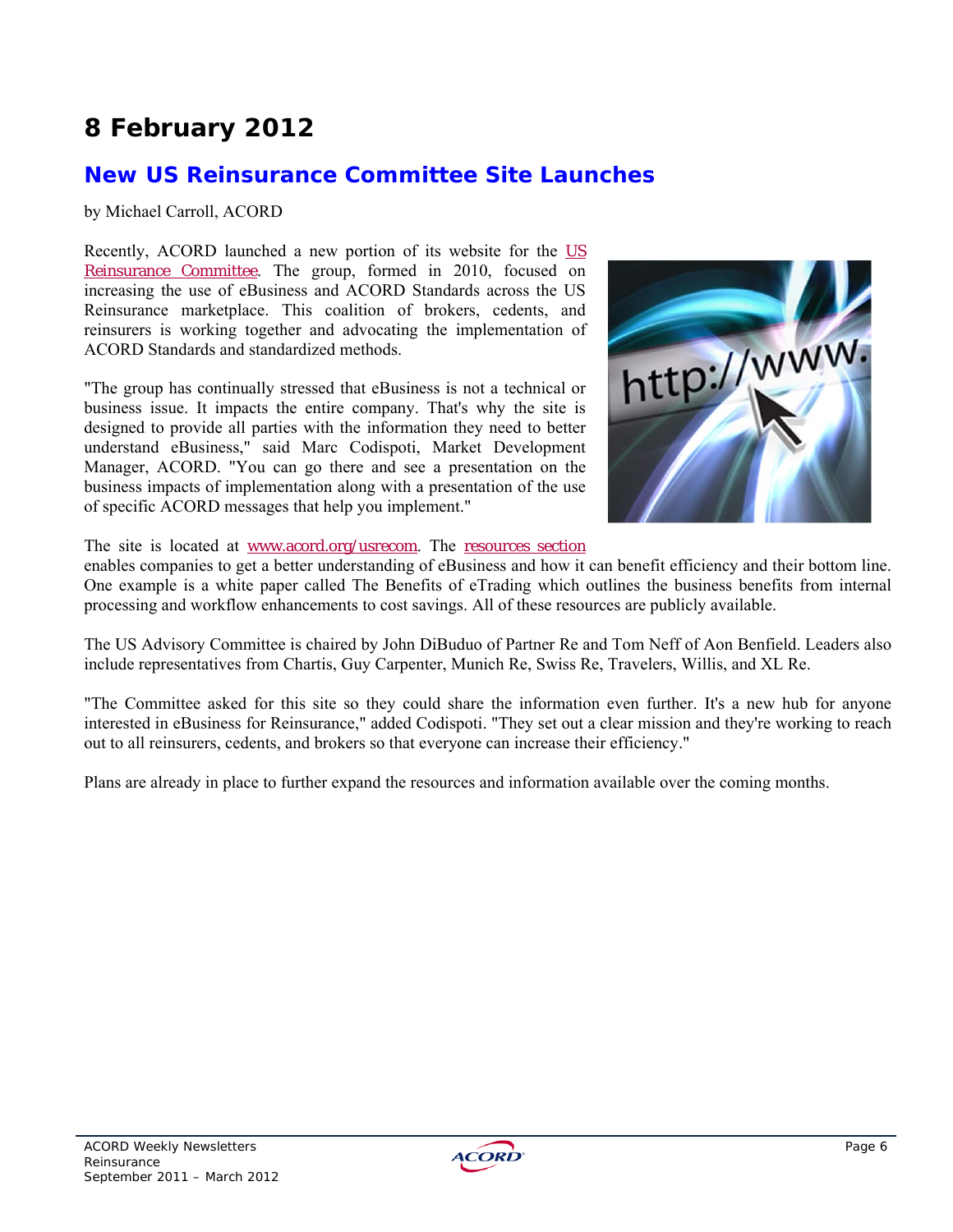# **RAA Cat Conference Looks to Future**

### by Michael Carroll, ACORD

Following a year of natural disasters, the need for catastrophe (or cat) modeling and risk management tools is more vital than ever for insurers and reinsurers. Modeling relies on good data that is easily consumed and utilized. From February 14-16, the Reinsurance Association of America (RAA) will be holding its Cat Models – The New Risk conference at the Portofino Bay Hotel in Orlando, FL.

ACORD is a sponsor of and exhibitor at this event. Maggy Leon, ACORD's Director of Implementation for Reinsurance will be at the conference representing ACORD.

Cat Models—The New Risk addresses the challenge of balancing the need for stable risk assessment tools versus the need for continued model improvement as better scientific, building performance, and historical loss data becomes available. The Conference reviews these issues to provide the attendee various means for improving the interpretation of model output and methods for making decisions when data or analytics are less accessible.

Sessions and panels include:

- A review of worldwide cat events
- A Federal Emergency Management Agency (FEMA) perspective on U.S. catastrophes in 2011
- The changing risk landscape for natural disasters
- Recent IBHS research findings
- Enterprise Risk Management/Solvency II
- The latest on cat models and model comparisons
- Rating agency response to new models
- National Flood Insurance Program (NFIP) reform
- Coping with technology overload
- Post-event loss estimation using model reality vs. predictions
- Climate change and the impact on hurricane frequency and volatility



Speakers listed for the event include representatives from Aon Benfield, Guy Carpenter, Kiln, Munich Re, Partner Re, QBE, SCOR, Willis Re, AM Best, Standard & Poor's, AIR, ARA, EQECAT, RMS, and Towers Watson. In addition, there are speakers from FEMA, National Oceanic and Atmospheric Administration (NOAA), National Weather Service (NWS), and the US Geological Survey.

"This is a great opportunity to hear directly from cat experts from insurance, government, and solution perspectives all in one location," said Leon. "As the need for data and analytics escalates, so does the need for data standards to communicate and use that information quickly and efficiently."

To view the entire agenda, click here. To register online, click here.

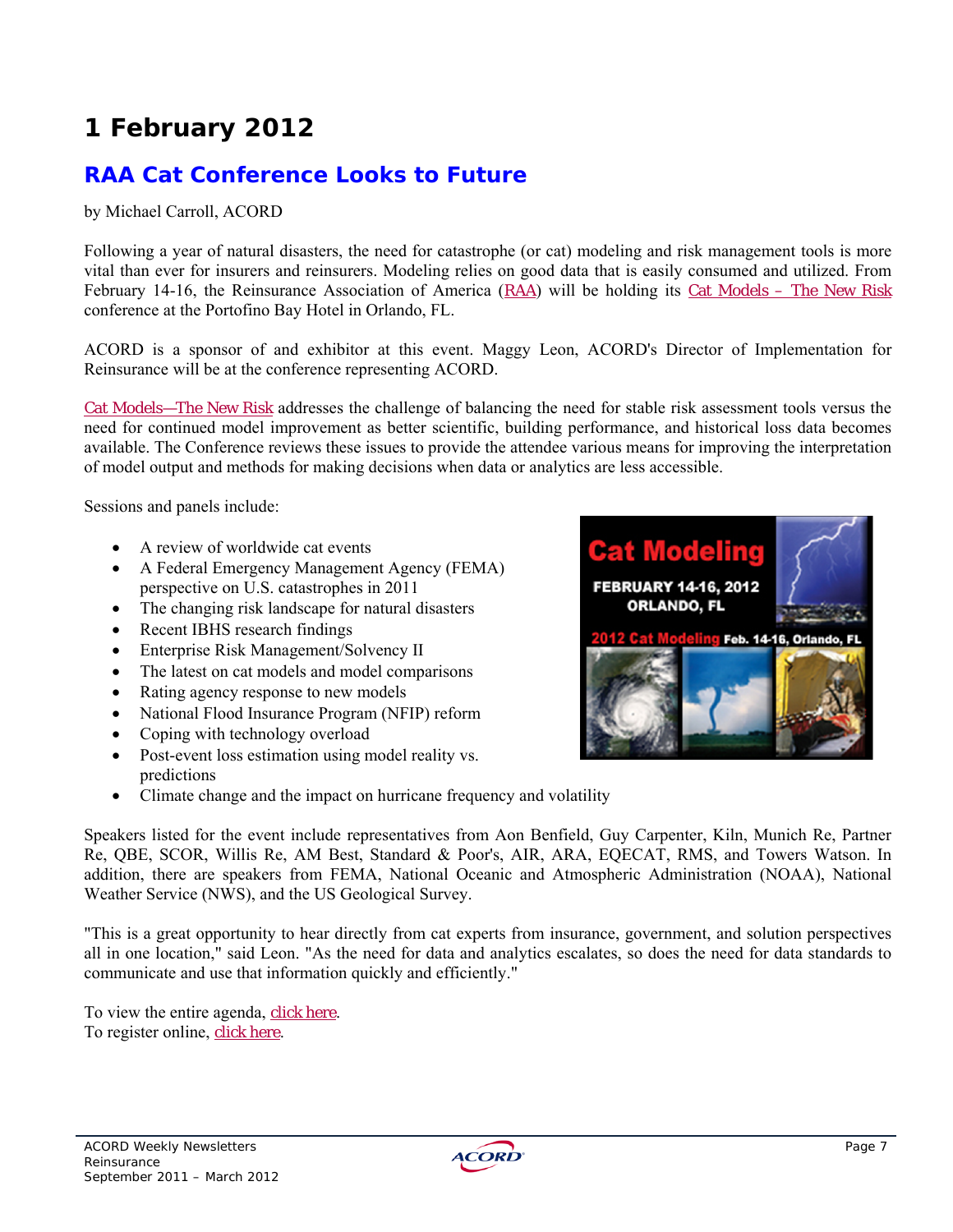# **25 January 2012**

# **Maggy Leon Back at ACORD**

by Michael Carroll, ACORD

Anyone involved with ACORD's reinsurance community, particularly in the US, knows the name Maggy Leon. Recently, Maggy returned to ACORD as the Director of Implementation Services for Reinsurance.

In 1996, she began her involvement with e-commerce as a member of the Brokers & Reinsurance Markets Association (BRMA) S2 Implementation Team. There, she participated in the development of the Reinsurance  $\&$ Large Commercial (RLC) data standard and successfully led many RLC implementations in the US.

After leaving BRMA, she went to work for WISe which, in 2001, merged with ACORD. In 2002, she joined Guy Carpenter as the primary contact for all e-commerce implementations.

Over the years, Maggy remained actively involved with ACORD and the reinsurance standard.

She became an ACORD Certified Expert, receiving her official certificate at the 2011 ACORD Awards Ceremony. In 2006, Maggy was recognized with an ACORD Distinguished Service Award. She's also been a member of the RLC and P&C steering committees, ACORD Reinsurance Committee, and the Ruschlikon Business Implementation Group.

Now, Maggy is bringing her expertise back to ACORD and focused on increasing and improving implementations of ACORD's Reinsurance Standard.



Maggy Leon receiving her ACE Certificate, November 2011

Click her picture to view an interview with Maggy

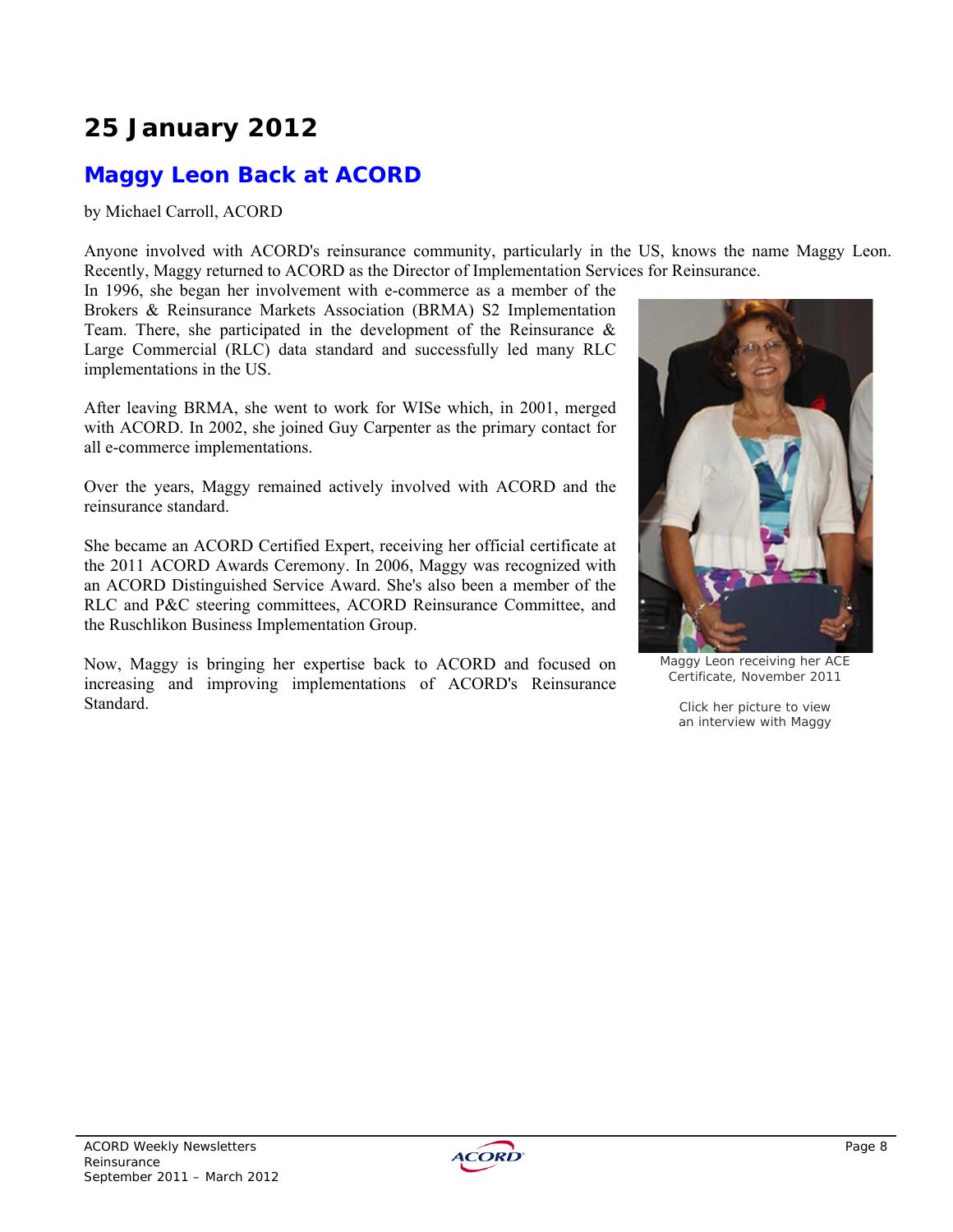# **4 January 2012**

# **Global Initiatives, Industry Efficiencies**

by Mark Barwick, Reinsurance Program Director, ACORD

Throughout 2011, a great deal of the focus was on improving efficiency across the reinsurance sector. From the Ruschlikon Initiative to the US Advisory Group, all eyes were on getting things implemented.

### **Ruschlikon**

Named after the town in Switzerland where the first meeting was held, the Ruschlikon Initiative is a coalition of companies focused on bringing electronic business to the reinsurance industry. Throughout 2011, the member companies met to advance their goals standardization goals as well as find ways to spread their message of ACORD Standards Implementation, especially Electronic Back Office Transaction Standard - EBOT and Electronic Claims Office Transaction Standard - ECOT for back office premium and claims processing.



Me speaking in Bermuda at the Underwater Exploration Institute

Following a meeting in 2010, the ACORD US Reinsurance Advisory Group examined the Ruschlikon Rulebook and to determine any gaps between the needs of the different markets. While focused on different markets, both groups are working towards a similar goal of electronic business communication. By coordinating efforts, it is believed more can be accomplished.

In June, ACORD along with members of the Ruschlikon Steering Group and Business Implementation Group spoke at the Underwater Exploration Institute on the island of Bermuda to explain how EBOT and ECOT, process coupled with the business rules set out in the Ruschlikon Rulebook, could transform their accounting and claims processes

October brought the launch of Ruschlikon Lite that is free of charge for cedents and will enable the full, two-way process without full implementation of Standards for those with lower volumes.

Also during Q4 the London Non-Bureau Group, responsible for promoting EBOT and, ECOT to the (re)insurers based in the London market, saw its first implementations. Further participants of this group are working on their business case and are expected to follow suit.

### **US Reinsurance Advisory Group**

On September 22, 2011, more than 30 reinsurance executives met in New York for a special "*Efficiency in* Reinsurance" event. The full-day event, hosted by Swiss Re and organized by the US Reinsurance Advisory Group, provided not only insights, but a forum for discussions.

After a welcome from Swiss Re's Shawn Sylvester, ACORD's President & CEO Gregory A. Maciag discussed current and future activities at ACORD and the drive for efficiency industry-wide. Frank Nutter, President of the Reinsurance Association of America (RAA) gave the keynote address focused on State of the Industry as well as insights into the reinsurance market.

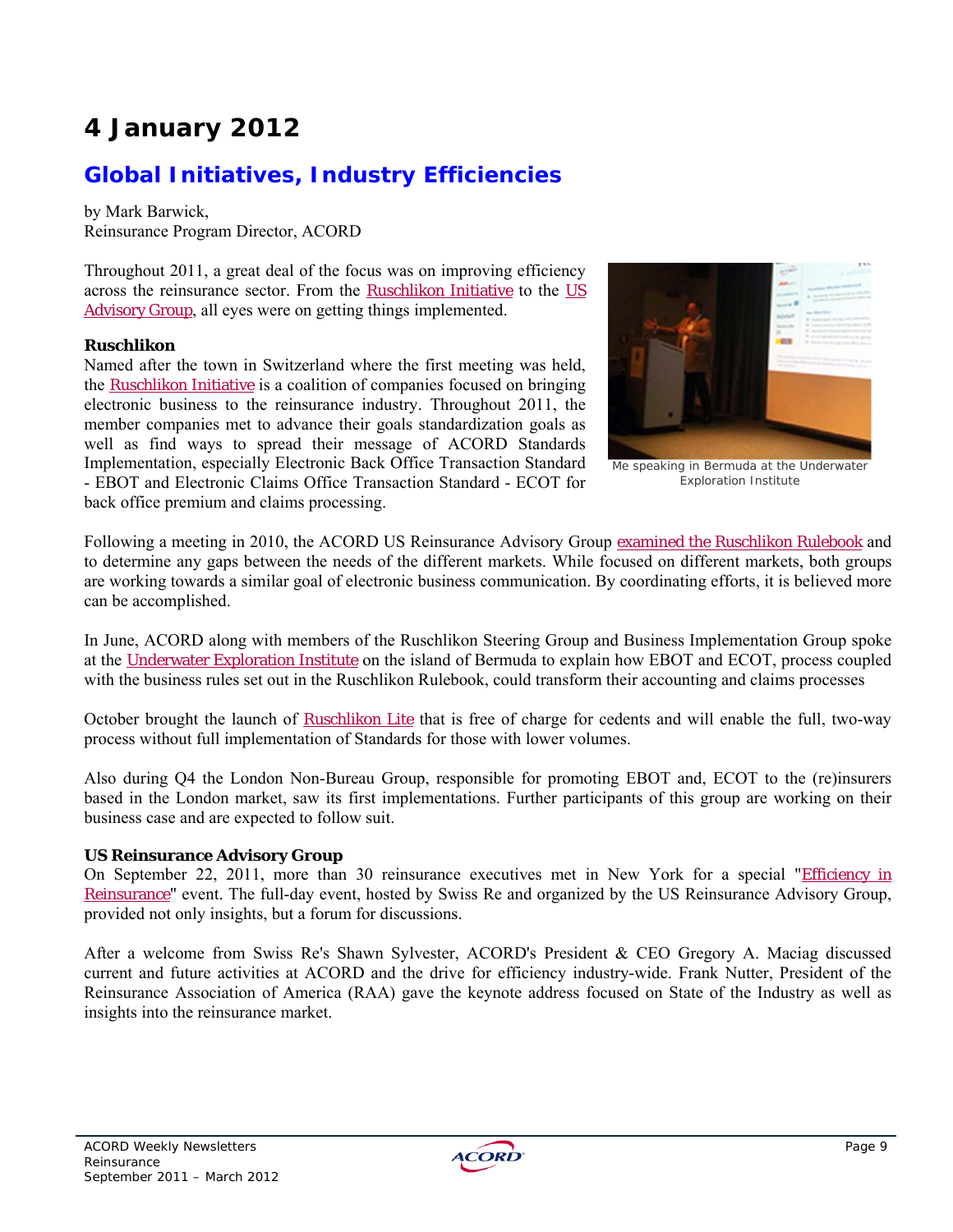### *Global Initiatives, Industry Efficiencies (continued)*

Ursuline Foley of XL Re and co-chair of the Group, Regis Delayat of Scor, and Ian Summers of Aon Benfield focused on current eBusiness implementations happening around the globe. They were followed by a series of testimonials from implementers of eBusiness including Swiss Re, Chartis, Munich Re, Travelers, XL Re, Guy Carpenter, Aon Benfield, and Partner Re. The day ended with closing remarks from John DiBuduo of Partner Re, co-chair of the Group who showed the importance and savings of eBusiness based on his experiences at Partner Re. Another important component of the event was a poll of the audience regarding their eBusiness activities.

On December 1, participants from that event along with other cedents, brokers, and reinsurers met in Pearl River to discuss impediments to implementation and arm themselves with the knowledge and tools to take action at their own companies.



Ursuline Foley, XL Re, and Regis Delayat, SCOR at the September 2011 event

The goal of this event, and others to come in 2012, is to share experiences, knowledge, and expertise so that all parties – cedents, brokers, and reinsurers – can communicate efficiently and electronically.

### In 2012...

Expect to hear about more reinsurance markets getting on the efficiency band wagon. A new implementation group is being established in the Bermuda market to promote EBOT and ECOT, details of which will be published soon.



Participants in the December 2011 event in Pearl River (l to r) Marc Codispoti, ACORD; me, semi-obscured; John DiBuduo, Partner Re; Barb Carroll, RAA; and Cary Naude, Everest Re

The Ruschlikon Committee has focused on back office functions to date. It is now developing a vision for the future which extends into placing administration and the post placing process.

The US Reinsurance Advisory Group have plans in place that will expand their reach and increase participation in the efforts .An event is being planned for April in the Northeast United States focused on bringing more cedents into the group. Members of the Group along with ACORD staff have made themselves available to visit any companies interested in starting up their eBusiness initiative.

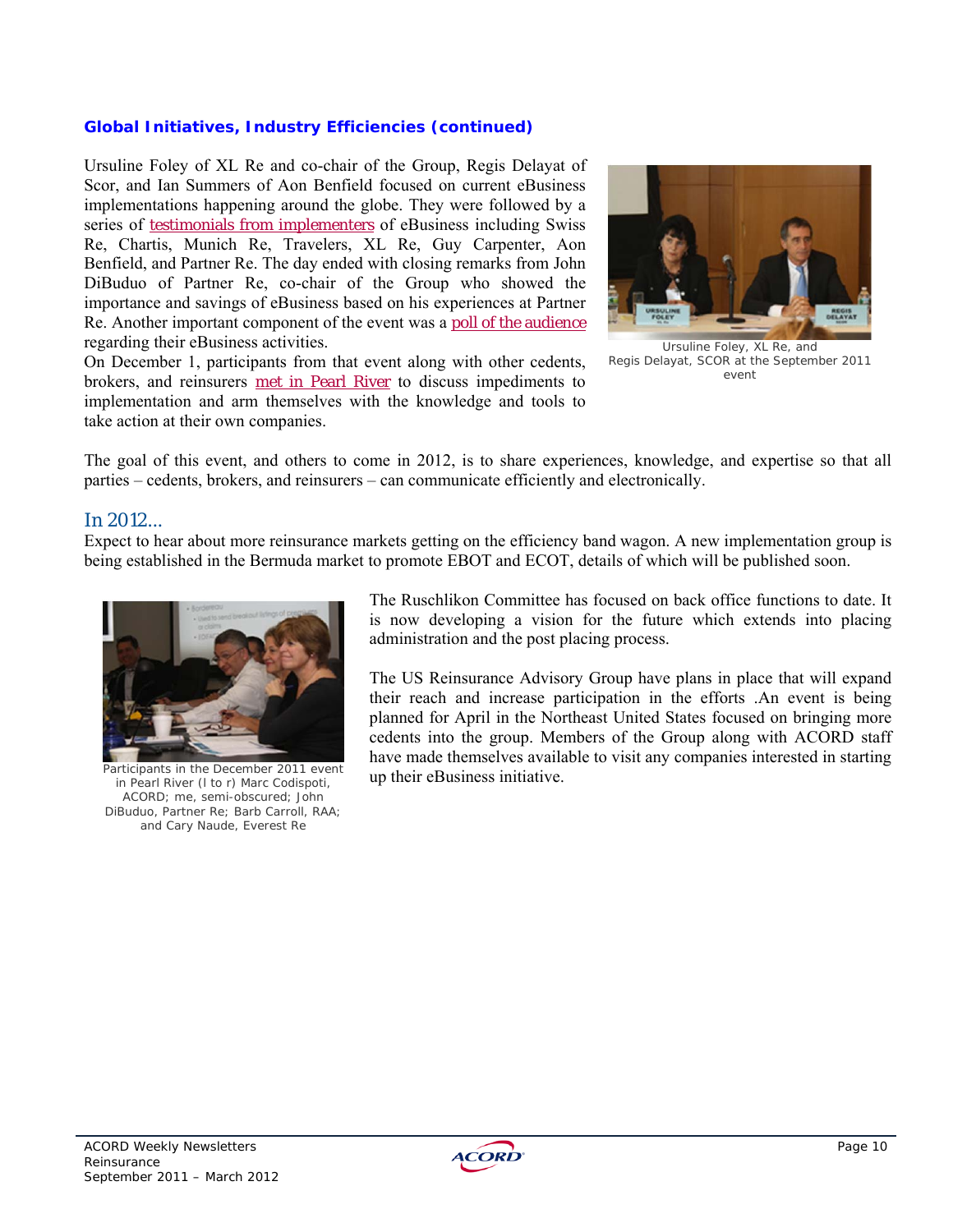# **7 December 2011**

# **eBusiness: Working Together for Efficiency**

### by Michael Carroll, ACORD

"You're not in this alone," was a recurring theme of last week's US Reinsurance Advisory Group meeting held at ACORD's Pearl River Office. Members of the Group welcomed those not yet onboard with electronic trading and provided information and advice that will help them become part of the eBusiness movement in the industry.

The goal of this event, and others to come in 2012, is to share experiences, knowledge, and expertise so that all parties – cedents, brokers, and reinsurers – can communicate efficiently and electronically.



Back Row (l to r) Isa Terzi, ACE Tempest Re; Shawn Sylvester, Swiss Re; Sal Iannaccone, Munich Re; Lester Pierre, Holborn; Mark Barwick, ACORD. Front Row (l to r) Cary Naude, Everest Re; Ursuline Foley, XL Re; Michael Rettger, General Re; Tom Neff, Aon Benfield; John DiBuduo, Partner Re; Barb Carroll, Reinsurance Association of America; Marc Codispoti, ACORD, Lloyd Chumbley, ACORD

After an introduction and brief discussion about meeting goals, Advisory Group member Tom Neff of Aon Benfield presented information about the ACORD Messages, their uses, and the overall benefits of implementation.

The rest of the meeting focused on questions from the participants including:

- How do I get management buy-in into Standards?
- What are the costs and what is the ROI?
- What are the opportunities for eBusiness?
- How do you handle interfaces and legacy systems within the eBusiness process?
- How do you gain the efficiencies and operate at lower costs?

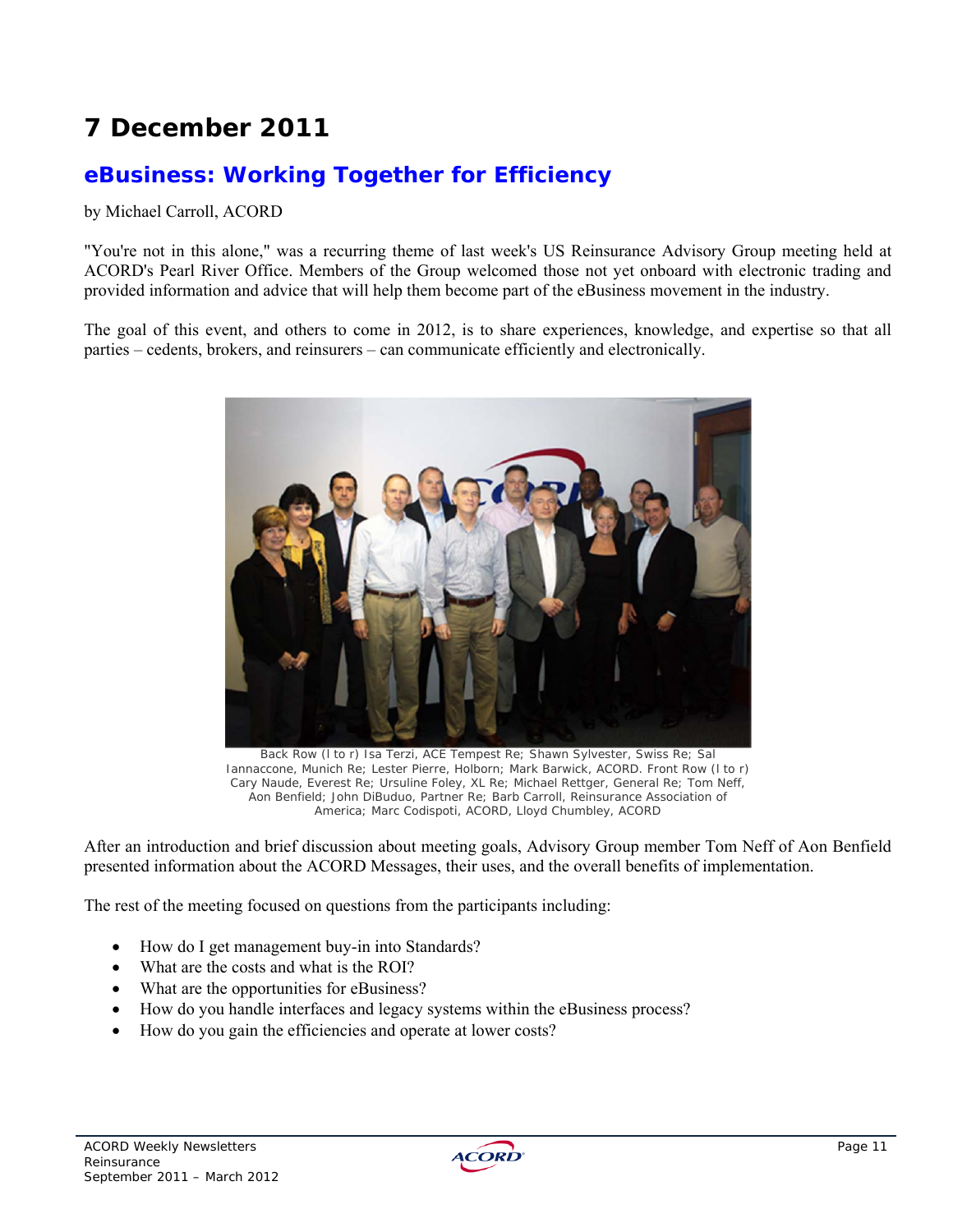### *eBusiness: Working Together for Efficiency (continued)*

Advisory Group chairs Urusline Foley of XL Re and John DiBuduo of Partner Re along with Group members Neff, Shawn Sylvester of Swiss Re, and Sal Iannaccone of Munich Re gave the answers and support needed.

### Why eBusiness

There were many reasons given by the Group as to why eBusiness was essential today. One is competition. As business continues to grow in places like India, Asia, and the Middle East, the US Market needs to reduce operating costs to remain competitive. It's essential, they said, to drive costs out of the process and focus resources on analytic capabilities.



Another focus is the elimination of multiple copies of paper - the copying, and the running between places for data which is a major cost factor. By moving to eBusiness, companies can reduce redundancy, and errors & omissions while also improving analysis of accounts, they said.



As was pointed out, dollar by dollar, day by day, it adds up to millions of dollars of waste.

Also important is improving ease of doing business. By providing benefits associated with eBusiness, companies can make themselves more appealing. Quicker responses, claims processing and payment, and timely and accurate reporting all lead to improved customer service.

Flexibility and mobility are also crucial. By moving to eBusiness, staff can be working in the office, at a home office, in branch offices, or other countries. All of the people involved can be using the same data.

### The Path and the Benefits

Where do you begin? This question was voiced by several participants. The Group showed how it can be managed as a staged process. Begin by moving off paper. Also, it is a misconception they said, to believe email is a form of eBusiness.

Once you begin down the road toward eBusiness, they stressed, you can reach critical mass and the ROI becomes even more evident to all parts of a company. That success often leads to internal request for further automation and increased eBusiness implementation.

Also, while it may not be as overt, you can't discount the soft benefits such as business continuity and the ability to process remotely during storms or disasters. Overall, with eBusiness implemented, the goal of zero-touch processing is in sight and processing can take place anytime and anywhere, they said.



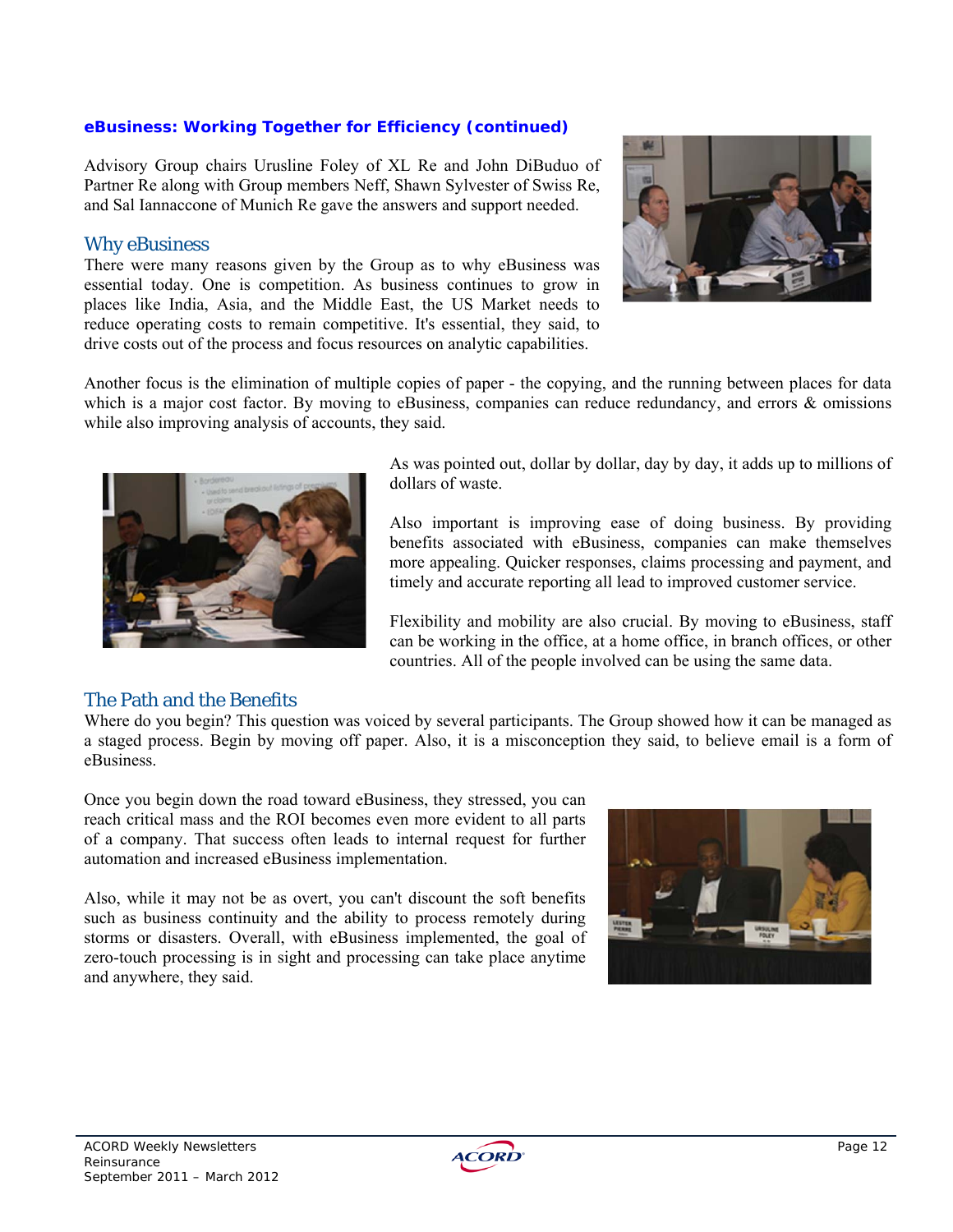### *eBusiness: Working Together for Efficiency (continued)*



#### What's Next?

Over the coming months, members of the US Advisory Group along with ACORD Staff will be visiting these companies to help them plan and advocate for eBusiness. "Members of the Advisory Group and ACORD will be available to visit these companies. We want to be sure that they have the resources, knowledge, and tools they need to support their efforts," said Marc Codispoti, Market Development Manager, ACORD.

In addition, an event is being planned for April in the Northeast United States focused on bringing more cedents into the group. "All parts of the

industry need to understand and become part of the eBusiness solutions," Codispoti said. "Today, reinsurers are leading the charge along with leading brokers. To make this happen even faster, we need more ceding companies to join the effort and implement."

# **2 November 2011**

## **Save the Date: eBusiness Event Coming to New York**

by Michael Carroll, ACORD

The ACORD US Advisory Group is organizing another, and larger, event to increase the business value of eTrading within the US Reinsurance Market. In September, they held an invitation-only event in New York City, hosted by Swiss Re.

The new event will be open to all interested reinsurers, brokers, and cedents and will be held during the first week of December.

"We're currently getting the final logistics established. Several members of the US Advisory Group are offering their facilities to host this event and we're working out the details but it will be held in the New York metro area," said Marc Codispoti, Market Development Manager, ACORD.

The goal of this meeting is to open a dialog with a broad cross-section of the industry to discuss processing pain points and solutions.

"There are many misconceptions out there today as to what eTrading is and can do for a business. The companies in the US Advisory Group really understand the benefits and want to share that knowledge with others," Codispoti added.



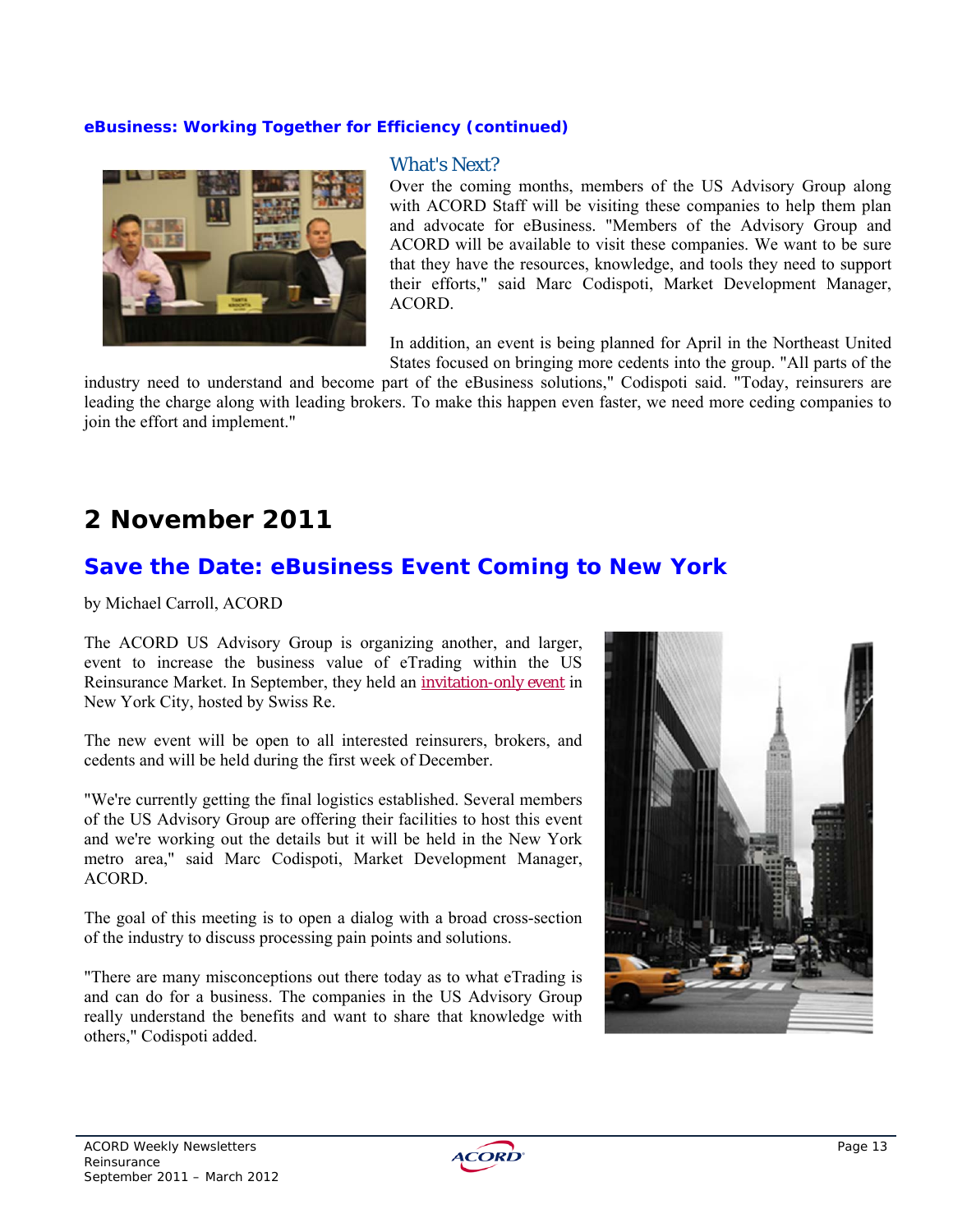### *Save the Date: eBusiness Event Coming to New York (continued)*

In polls taken at the September event, the group found that:

- 54.6% felt that higher quality data would provide the greatest operational efficiency improvements to streamlining business
- 40.6% believed that technology changes were their biggest impediments to change
- 58.1% indicated that the greatest ROI of eBusiness would come from both back office and underwriting processes.

For more information and to be added to the mailing list for this event, please contact Marc Codispoti at mcodispoti@acord.org.

# **26 October 2011**

## **AIF from a Reinsurance Perspective**

by Marc Codispoti, ACORD

The ACORD Implementation Forum is almost here but it's not too late to be a part of the activities that will benefit all parts of the reinsurance industry. It's a great opportunity to learn what's happening in the reinsurance market and see the advances being made in P&C that will positively impact your business.

### **Sessions**

When reviewing the session list look beyond the labels. You'll see a number of topics that both directly and indirectly impact how reinsurers and cedents communicate.

## **Wednesday, November 2**

### *Reinsurance Implementation Boot Camp*

Maggy Leon of Guy Carpenter and ACORD's Mark Barwick will be running the Reinsurance Boot Camp. If you're new to ACORD Standards implementations this is a must attend session. In addition to learning the basics, you'll follow a specific "use case" from an experienced implementer and find out where to get the tools you need to get the job done.

### *Reinsurance eTrading - The Next Frontier*

eTrading is a major focus of the reinsurance industry worldwide. In this session, you'll hear from Tom Neff of Aon Benfield and John DiBuduo of Partner Reinsurance Company (who is also co-chair of ACORD's US Reinsurance Advisory Group). Get an update on what's happening with



eTrading in the US, Europe, UK and Bermuda. You'll also learn about the business drivers that make them so passionate about this initiative. eTrading is here and you need to be a part of it. This session will help you get started.

### *The Repeatable Model for Implementation*

Graham Card of Willis Group will discuss how ACORD message implementation isn't just a technical event. He'll show you the business case for process change and the realization of business benefits for both parties. Card will describe how Willis has developed a consistent approach to carrier on-boarding for eAccounting that is easing implementation.

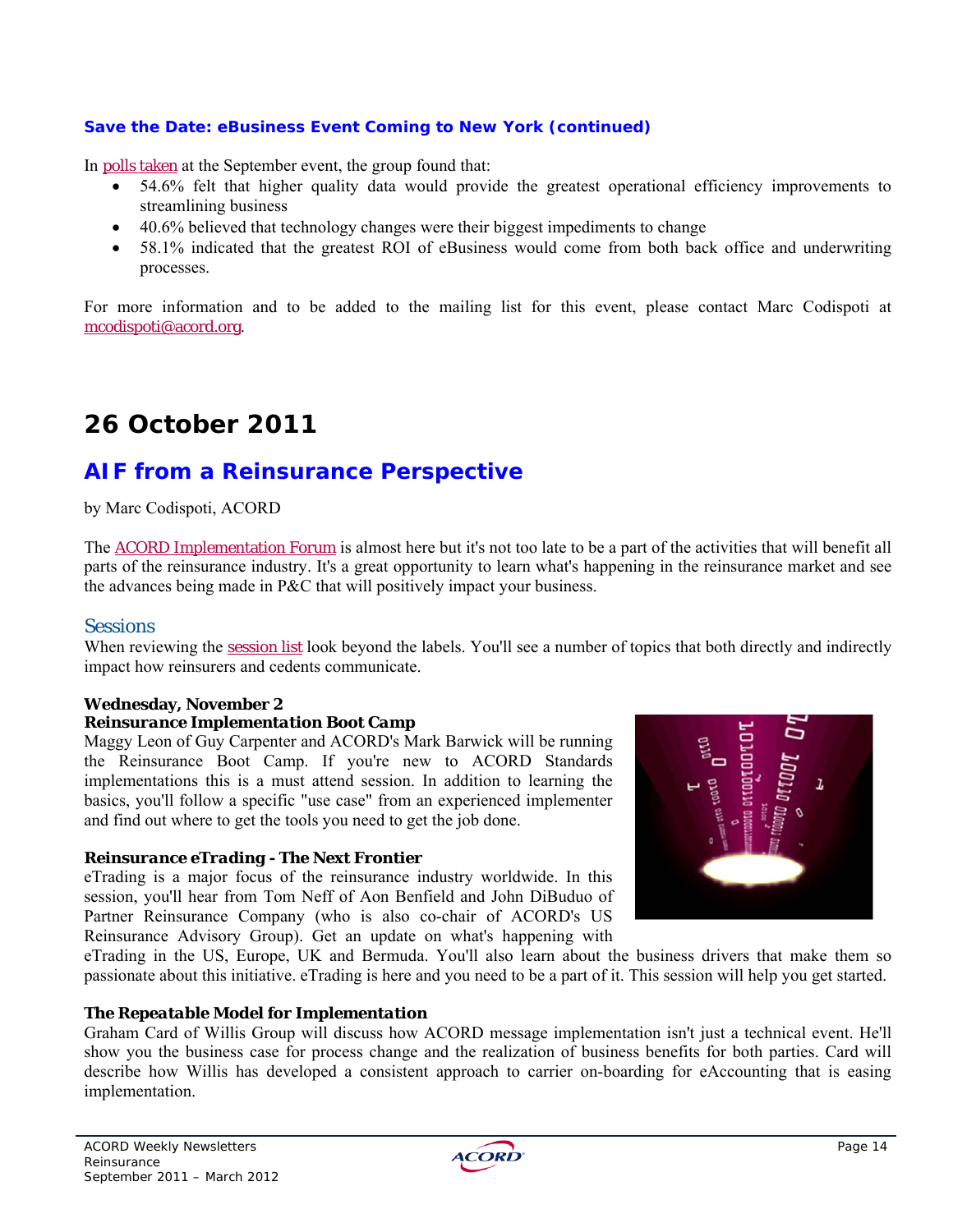### *AIF from a Reinsurance Perspective (continued)*

### **Thursday, November 3**

#### *2020 and Beyond: The Future Of Our Industry*

This panel discussion spans all areas of ACORD. Moderated by Michael Rogers, the Practical Futurist, speakers will be Gray Nester, BB&T Insurance Services; Spero Zacharias, Chubb Group of Insurance Companies; and representing the Reinsurance perspective is John DiBuduo, Partner Reinsurance Company. Get a glimpse of the future of insurance processing and operations and hear what's really down the road for our industry. Find out about ACORD's 2020 initiative right from your ACORD community leaders.

#### *Implementing a Highly Adaptable Digital Business Platform Using BPM*

Partner Re's Phebe Arouni will show you how Business Process Management (BPM) enabled Partner Re to implement eAccounting in half the time it would have taken using traditional development methods. Hear how they developed a highly adaptable digital business platform that enables real-time execution of its business value chain. If you're a developer, this session is essential!

#### *Commercial Lines: P&C/Reinsurance/Surplus Lines - Demystified*

Keith Savino, of WRG and PIANJ President, Mark Barwick of ACORD and Debbie Worthington of Chartis will be discussing commercial Lines, E&S, P&C, Reinsurance, Bordereau and just how these business areas (and Standards) interrelate. Learn about the gaps and overlaps as well as the differences and similarities between these markets.

### ACE

If you're going for your ACORD Certified Expert designation, you can take your exams at the Forum. Testing is available:

- Tuesday, November 1  $9.00$  AM  $-4.00$  PM
- Friday, November 4 9:00 AM – 12:00 PM

You must register with <u>ace@acord.org</u> to take a test and let them know the specific test(s) you want to take and at what time. Be sure to leave two hours for each test!

### Networking with Cedents

An essential element of AIF is networking. This is a great opportunity for you to catch up with existing business partners and establish new relationships. It's a time to get new ideas about your company's future direction as you plan for 2012.

I encourage you to use the networking times to discuss ways you and your partners can work together more efficiently and take advantage of the current and upcoming technologies, in particular, eTrading.

### *I'll see you in Fort Lauderdale!*



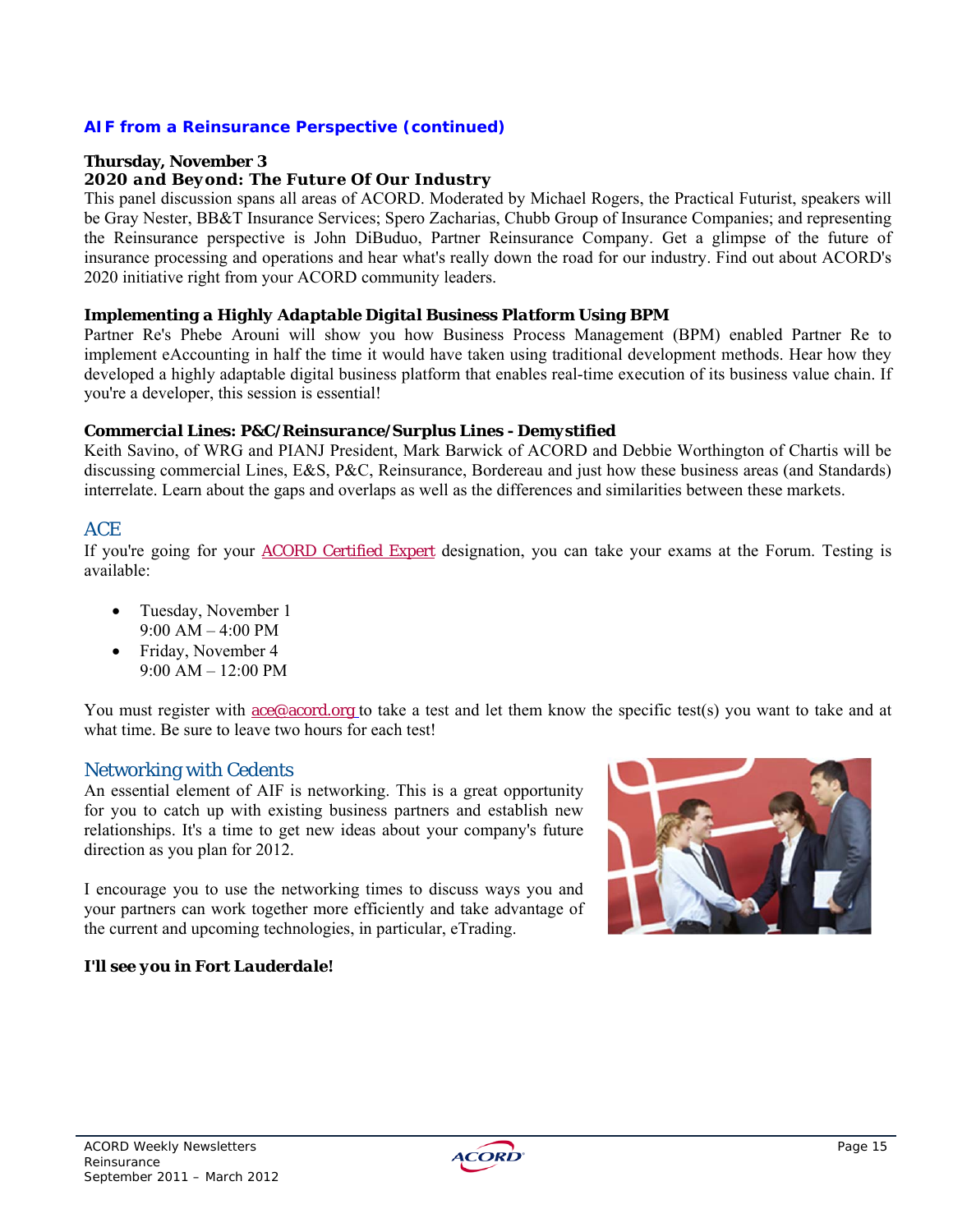# **19 October 2011**

# **AXIS Joins ACORD, Moves to Standards**

by Michael Carroll, ACORD

Recently, AXIS Capital Holdings Limited became a member of ACORD and joined the Ruschlikon Initiative Steering Committee.

Both moves show their commitment to standards and implementation. By joining ACORD, AXIS is now part of the ACORD Standards development and implementation community. Similarly, joining the Ruschlikon Committee, which advocates for ACORD-based solutions, further extends its involvement with Standards.



Incorporated in November 2001, AXIS Capital is a Bermuda-based global provider of specialty lines insurance and treaty reinsurance. Their stated

mission is "to create the leading diversified specialty insurance and reinsurance company in the world as measured by quality, sustainability, and profitability."

"We are happy to have AXIS join ACORD and the **Ruschlikon Global Steering Committee**," said Juergen Heck, ACORD's Program Director for Europe and Project Leader of The Ruschlikon Initiative. "We welcome them to ACORD and to the group and look forward to their active participation and input in both ACORD and the Ruschlikon Committee."

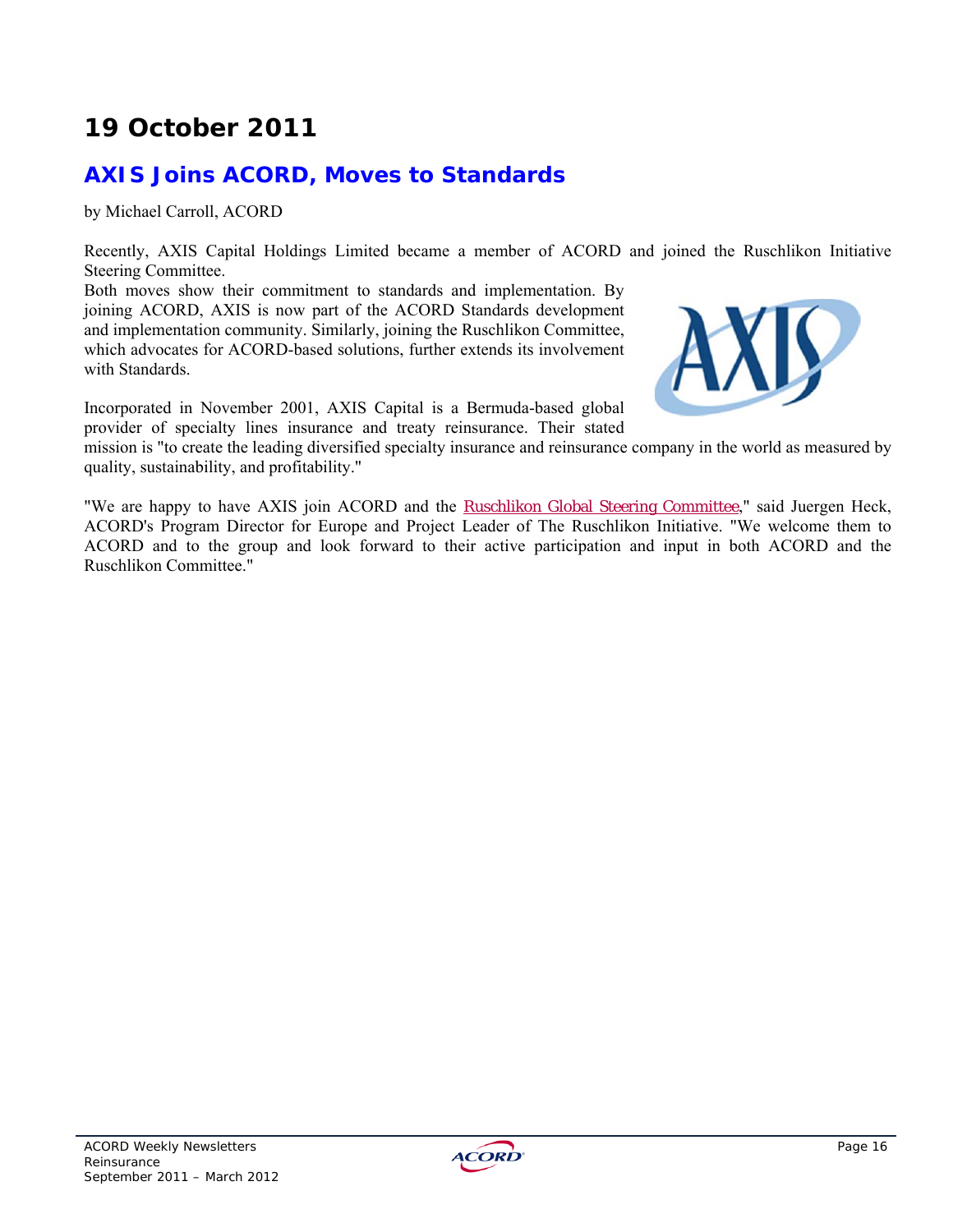# **12 October 2011**

## **Efficiency in Reinsurance: Taking the Pulse of the Audience**

by Michael Carroll, ACORD

At the September Efficiency in Reinsurance meeting, one session focused specifically on audience responses to issues of the day.

"The US Reinsurance Advisory Group wanted to find out what was on the minds of those attending, especially where eBusiness implementation was involved," said Marc Codispoti, Market Development Manager for ACORD. "These results will help the group plan its next steps.

These plans include reaching out to the individuals in attendance as well as plans for another event later this year.

The audience was asked specific questions regarding their eBusiness activities and attitudes. After polling the audience, a panel of industry experts - John Adimari of Partner Re, John Canavan of Guy Carpenter, and Gary Stropoli of Chartis - moderated by Larry Danielson of Deloitte addressed the issues and discussed them with the audience.



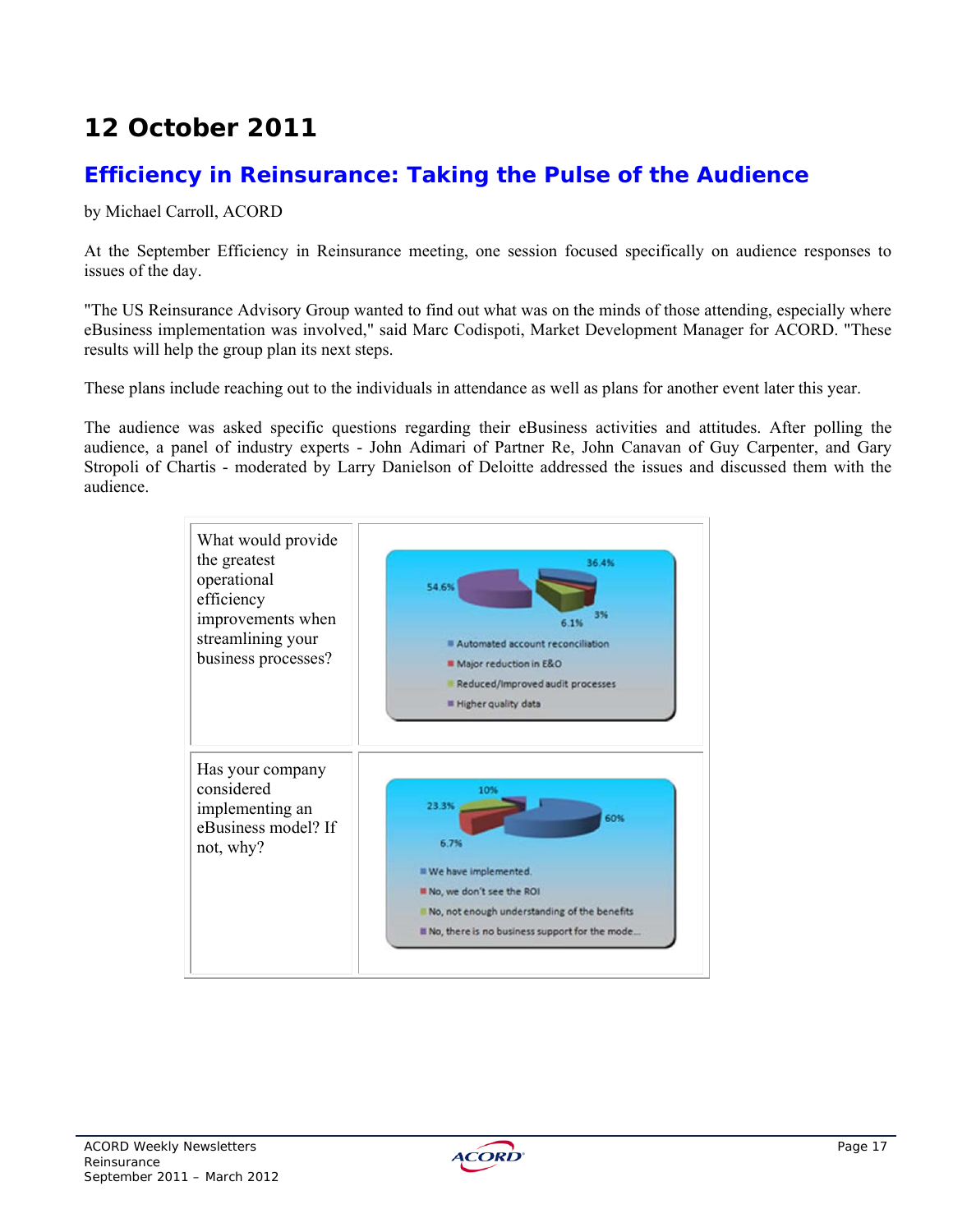

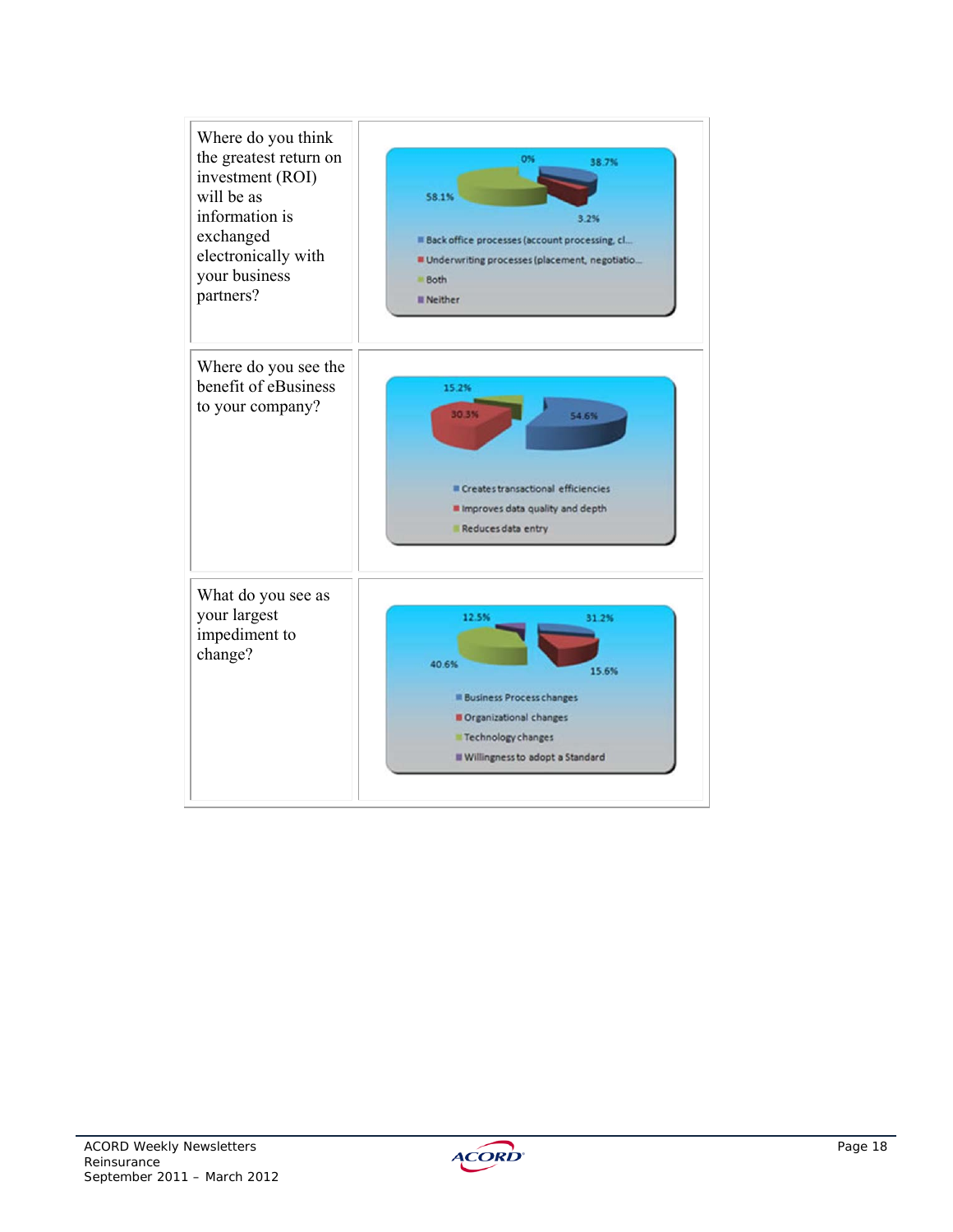# **5 October 2011**

## **Ruschlikon Lite ACORD-based Platform Announced**

by Michael Carroll, ACORD

Last week, the new ACORD-based Ruschlikon Lite platform was announced. It's goal is to provide cedents and brokers with faster and easier administration of reinsurance contracts. To accomplish this, the group selected Londonbased ACORD Member Web Connectivity as its provider.

The Ruschlikon Initiative is a European-based group of companies working together to advocate the implementation of ACORD Standards to increase efficiency across the reinsurance market.

The new Ruschlikon Lite service will be free of charge for cedents and the first group of interested cedents have already been identified. At present, Ruschlikon Lite is being piloted as a complementary service to the full, two-way process. The goal is to exchange the first messages in 4Q 2011.

Munich Re's Dietmar Meyer, SCOR's Regis Delayat and Swiss Re's Arno Greter jointly stated "We are proud to cooperate with Web Connectivity. Their excellent know how and service supports an attractive solution for cedents in e-accounting."

James Willison, Managing Director Web Connectivity, said today, "We are extremely excited to have been chosen as the supplier for the Ruschlikon Lite Platform and we look forward to working with the Ruschlikon community to deliver a proven ACORD messaging solution 'out of the box' which we have already implemented widely across the Global Insurance and Reinsurance market."

Juergen Heck, ACORD Project Leader of the Ruschlikon Initiative, backed-up the positive outlook by saying: "We are very pleased to be launching a solution that will add value for cedents and other market participants. Using the new Web Connectivity solution will mean faster cycle times, less paperwork and auditable inter-company administration processes. I believe that once market participants take a closer look at the advantages offered, we will see great interest in using the Ruschlikon Lite solution"

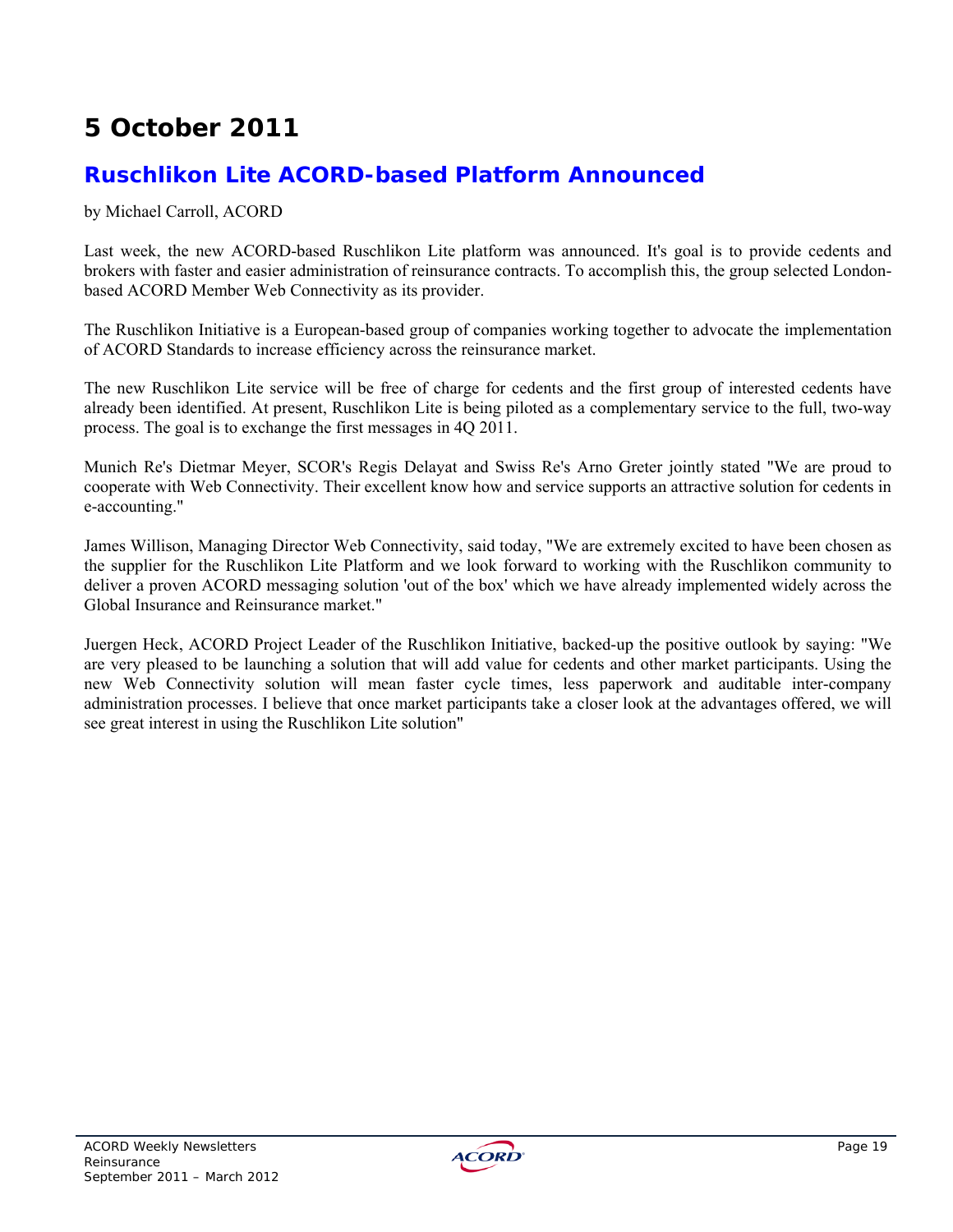# **21 September 2011**

## **Preparing for Catastrophes**

*In a year plagued by hurricanes, earthquakes, tornadoes, and other natural disasters, your data can be a valuable resource. ACORD's Catastrophe Exposure Reporting standards are now available as spreadsheet formats and XML formats and there to support your company in preparing for catastrophes.* 

#### by Puneet Bharal, ACORD

Every now and again, we are reminded of the importance of insurance. When a major event occurs, be it a major weather event, earthquake, or man-made incident, insurers provide an important service in assisting to put things back to normal – at least in terms of property damage.

For insurers, responding to major events is a moment of truth ... a time when the business is truly tested.

- Can the industry respond quickly enough?
- Is it responding appropriately?
- Can it estimate the total exposure to individual carriers quickly?
- Does it have the capital reserves required to fund all legitimate claims?
- Can it pro-actively reach out to potential claimants in their moment of need?
- Will the business survive?

In short, can insurance help, or does it become part of the problem?

Understanding exposure is a key requirement. Knowing precisely where a property is located, how it is constructed, what it is used for, and what perils it is insured against help insurers to manage their risk portfolios, to properly price risks and to determine their own reservings/capital allocation and reinsurance requirements.

This understanding comes from data – quantifiable, reliable data, moving through the whole insurance value chain from primary insurance through to reinsurance.

For the past few years, ACORD has been working with the industry to develop standards for reporting exposure data for a number of different use cases – from broker/agent to carrier; from coverholder to carrier; from cedent to reinsurer; from cat model to cat model.



The working group has concluded and the ACORD Catastrophe Exposure Reporting standards are now available as spreadsheet formats and XML formats.

The spreadsheets are available to download here.

The XML will be available as Candidate Recommendation release within the AML specification in October, following a review from the Steering Committee.

The availability of these standards cannot stop bad things from happening, but it can help the insurance industry prepare and respond to events better.

To find out more about the standard visit the website or contact me at pbharal@acord.org.